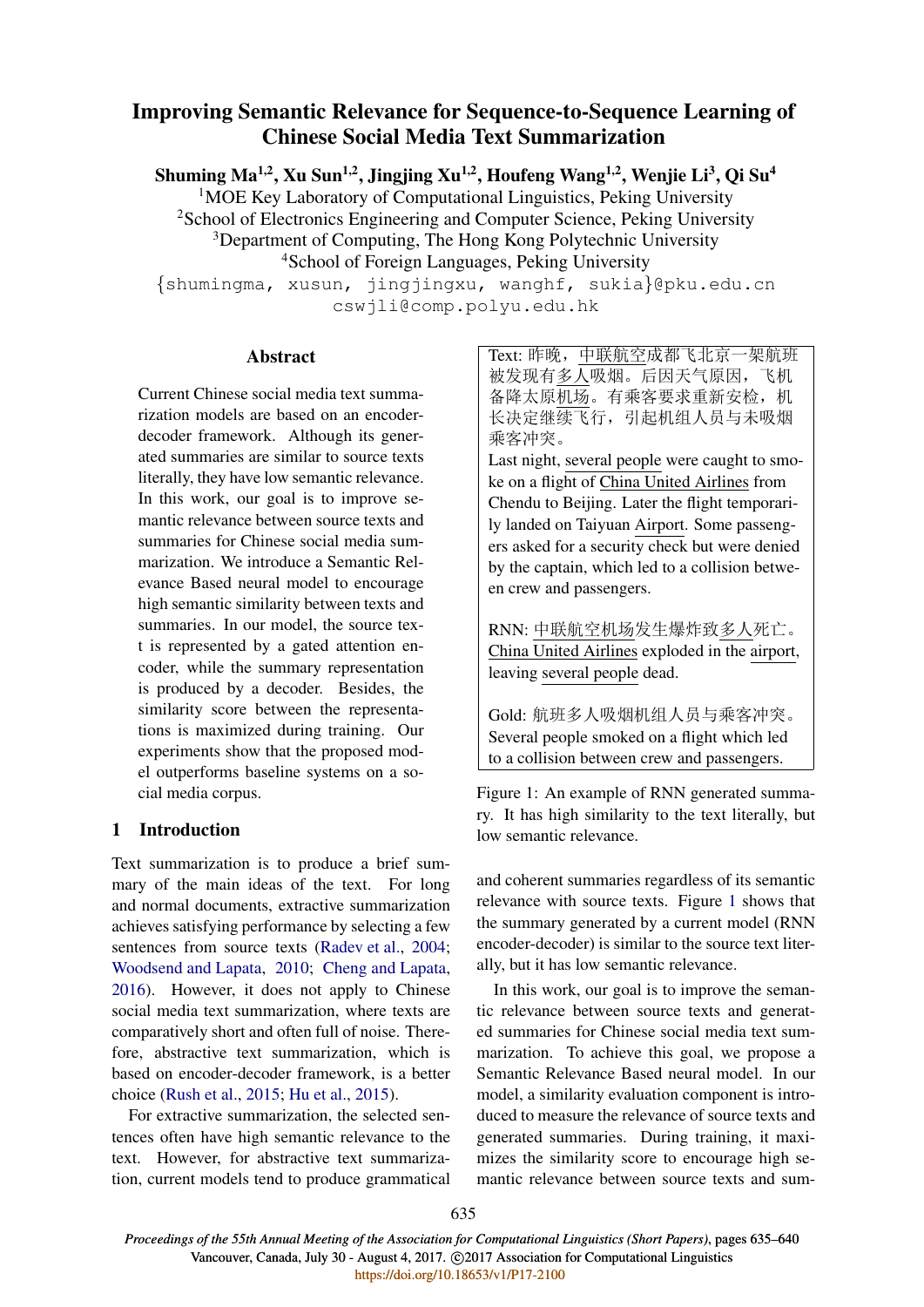maries. The representation of source texts is produced by an encoder, while that of summaries is computed by a decoder. We introduce a gated attention encoder to better represent the source text. Besides, our decoder generates summaries and provide the summary representation. Experiments show that our proposed model has better performance than baseline systems on the social media corpus.

## 2 Background: Chinese Abstractive Text Summarization

Current Chinese social media text summarization model is based on encoder-decoder framework. Encoder-decoder model is able to compress source texts  $x = \{x_1, x_2, ..., x_N\}$  into continuous vector representation with an encoder, and then generate the summary  $y = \{y_1, y_2, ..., y_M\}$  with a decoder. In the previous work (Hu et al., 2015), the encoder is a bi-directional gated recurrent neural network, which maps source texts into sentence vector  $\{h_1, h_2, ..., h_N\}$ . The decoder is a unidirectional recurrent neural network, which produces the distribution of output words  $y_t$  with previous hidden state  $s_{t-1}$  and word  $y_{t-1}$ :

$$
p(y_t|x) = softmax f(s_{t-1}, y_{t-1}) \qquad (1)
$$

where  $f$  is recurrent neural network output function, and  $s_0$  is the last hidden state of encoder  $h_N$ .

Attention mechanism is introduced to better capture context information of source texts (Bahdanau et al., 2014). Attention vector  $c_t$ is represented by the weighted sum of encoder hidden states:

$$
c_t = \sum_{i=1}^{N} \alpha_{ti} h_i \tag{2}
$$

$$
\alpha_{ti} = \frac{e^{g(s_t, h_i)}}{\sum_{j=1}^{N} e^{g(s_t, h_j)}}\tag{3}
$$

where  $g(s_t, h_i)$  is a relevant score between decoder hidden state  $s_t$  and encoder hidden state  $h_i$ . When predicting an output word, the decoder takes account of attention vector, which contains the alignment information between source texts and summaries.

### 3 Proposed Model

Our assumption is that source texts and summaries have high semantic relevance, so our proposed model encourages high similarity between



Figure 2: Our Semantic Relevance Based neural model. It consists of decoder (above), encoder (below) and cosine similarity function.

their representations. Figure 2 shows our proposed model. The model consists of three components: encoder, decoder and a similarity function. The encoder compresses source texts into semantic vectors, and the decoder generates summaries and produces semantic vectors of the generated summaries. Finally, the similarity function evaluates the relevance between the sematic vectors of source texts and generated summaries. Our training objective is to maximize the similarity score so that the generated summaries have high semantic relevance with source texts.

#### 3.1 Text Representation

There are several methods to represent a text or a sentence, such as mean pooling of RNN output or reserving the last state of RNN. In our model, source text is represented by a gated attention encoder (Hahn and Keller, 2016). Every upcoming word is fed into a gated attention network, which measures its importance. The gated attention network outputs the important score with a feedforward network. At each time step, it inputs a word vector  $e_t$  and its previous context vector  $h_t$ , then outputs the score  $\beta_t$ . Then the word vector  $e_t$  is multiplied by the score  $\beta_t$ , and fed into RNN encoder. We select the last output  $h_N$  of RNN encoder as the semantic vector of the source text  $V_t$ .

A natural idea to get the semantic vector of a summary is to feed it into the encoder as well. However, this method wastes much time because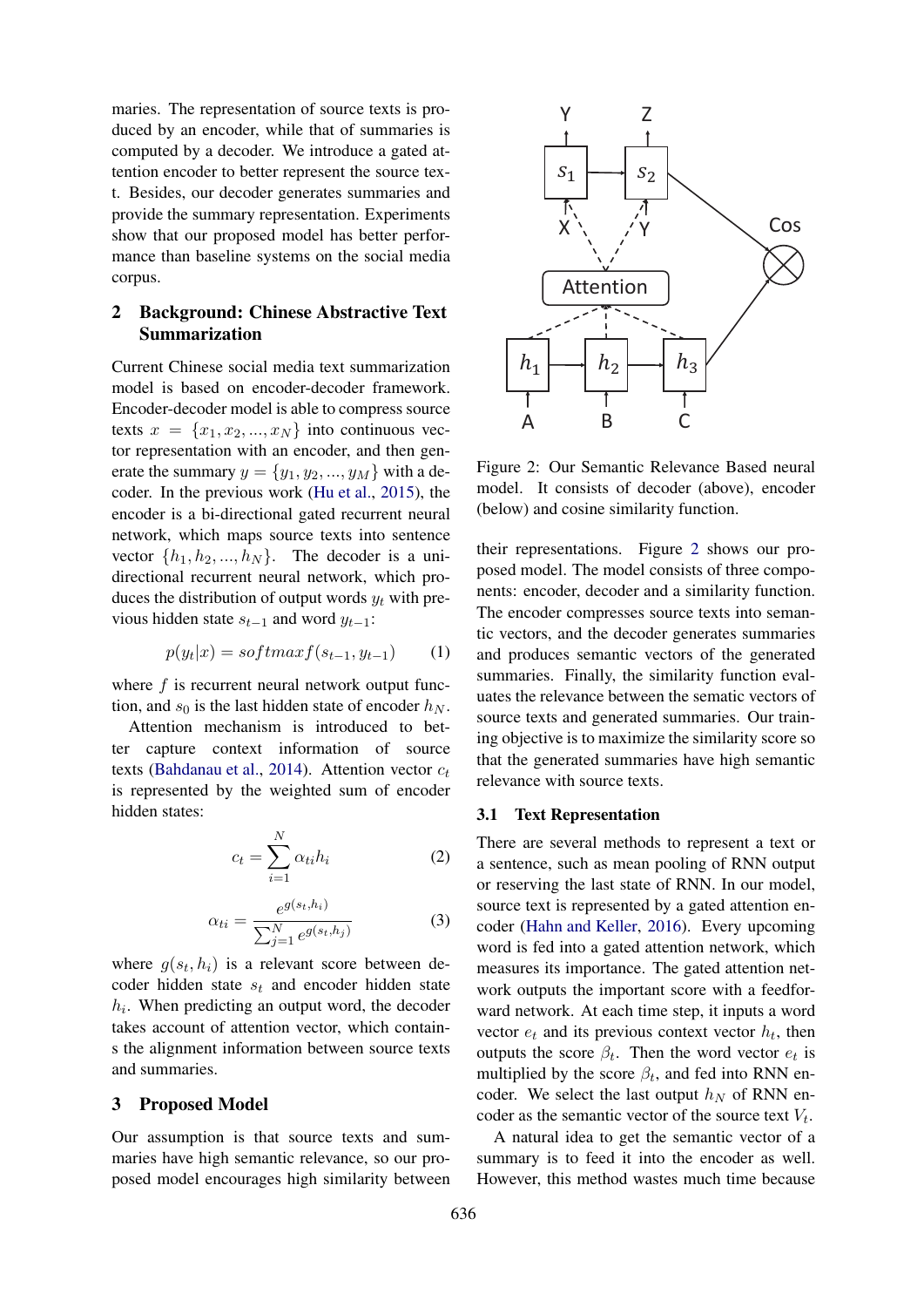we encode the same sentence twice. Actually, the last output  $s_M$  contains information of both source text and generated summaries. We simply compute the semantic vector of the summary by subtracting  $h_N$  from  $s_M$ :

$$
V_s = s_M - h_N \tag{4}
$$

Previous work has proved that it is effective to represent a span of words without encoding them once more (Wang and Chang, 2016).

#### 3.2 Semantic Relevance

Our goal is to compute the semantic relevance of source text and generated summary given semantic vector  $V_t$  and  $V_s$ . Here, we use cosine similarity to measure the semantic relevance, which is represented with a dot product and magnitude:

$$
cos(V_s, V_t) = \frac{V_s \cdot V_t}{\|V_s\| \|V_t\|}
$$
 (5)

Source text and summary share the same language, so it is reasonable to assume that their semantic vectors are distributed in the same space. Cosine similarity is a good way to measure the distance between two vectors in the same space.

### 3.3 Training

Given the model parameter  $\theta$  and input text x, the model produces corresponding summary  $y$  and semantic vector  $V_s$  and  $V_t$ . The objective is to minimize the loss function:

$$
L = -p(y|x; \theta) - \lambda \cos(V_s, V_t) \tag{6}
$$

where  $p(y|x; \theta)$  is the conditional probability of summaries given source texts, and is computed by the encoder-decoder model.  $cos(V_s, V_t)$  is cosine similarity of semantic vectors  $V_s$  and  $V_t$ . This term tries to maximize the semantic relevance between source input and target output.

## 4 Experiments

In this section, we present the evaluation of our model and show its performance on a popular social media corpus. Besides, we use a case to explain the semantic relevance between generated summary and source text.

#### 4.1 Dataset

Our dataset is Large Scale Chinese Short Text Summarization Dataset (LCSTS), which is constructed by Hu et al. (2015). The dataset consists

of more than 2.4 million text-summary pairs, constructed from a famous Chinese social media website called Sina Weibo<sup>1</sup>. It is split into three parts, with 2,400,591 pairs in PART I, 10,666 pairs in PART II and 1,106 pairs in PART III. All the textsummary pairs in PART II and PART III are manually annotated with relevant scores ranged from 1 to 5, and we only reserve pairs with scores no less than 3. Following the previous work, we use PART I as training set, PART II as development set, and PART III as test set.

#### 4.2 Experiment Setting

To alleviate the risk of word segmentation mistakes (Xu and Sun, 2016), we use Chinese character sequences as both source inputs and target outputs. We limit the model vocabulary size to 4000, which covers most of the common characters. Each character is represented by a random initialized word embedding. We tune our parameter on the development set. In our model, the embedding size is 400, the hidden state size of encoderdecoder is 500, and the size of gated attention network is 1000. We use Adam optimizer to learn the model parameters, and the batch size is set as 32. The parameter  $\lambda$  is 0.0001. Both the encoder and decoder are based on LSTM unit. Following the previous work (Hu et al., 2015), our evaluation metric is F-score of ROUGE: ROUGE-1, ROUGE-2 and ROUGE-L (Lin and Hovy, 2003).

#### 4.3 Baseline Systems

RNN. We denote RNN as the basic sequence-tosequence model with bi-directional GRU encoder and uni-directional GRU decoder. It is a widely used language generated framework, so it is an important baseline.

RNN context. RNN context is a sequence-tosequence framework with neural attention. Attention mechanism helps capture the context information of source texts. This model is a stronger baseline system.

### 4.4 Results and Discussions

We compare our model with above baseline systems, including RNN and RNN context. We refer to our proposed Semantic Relevance Based neural model as SRB. Besides, SRB with a gated attention encoder is denoted as +Attention. Table 1

<sup>1</sup>weibo.sina.com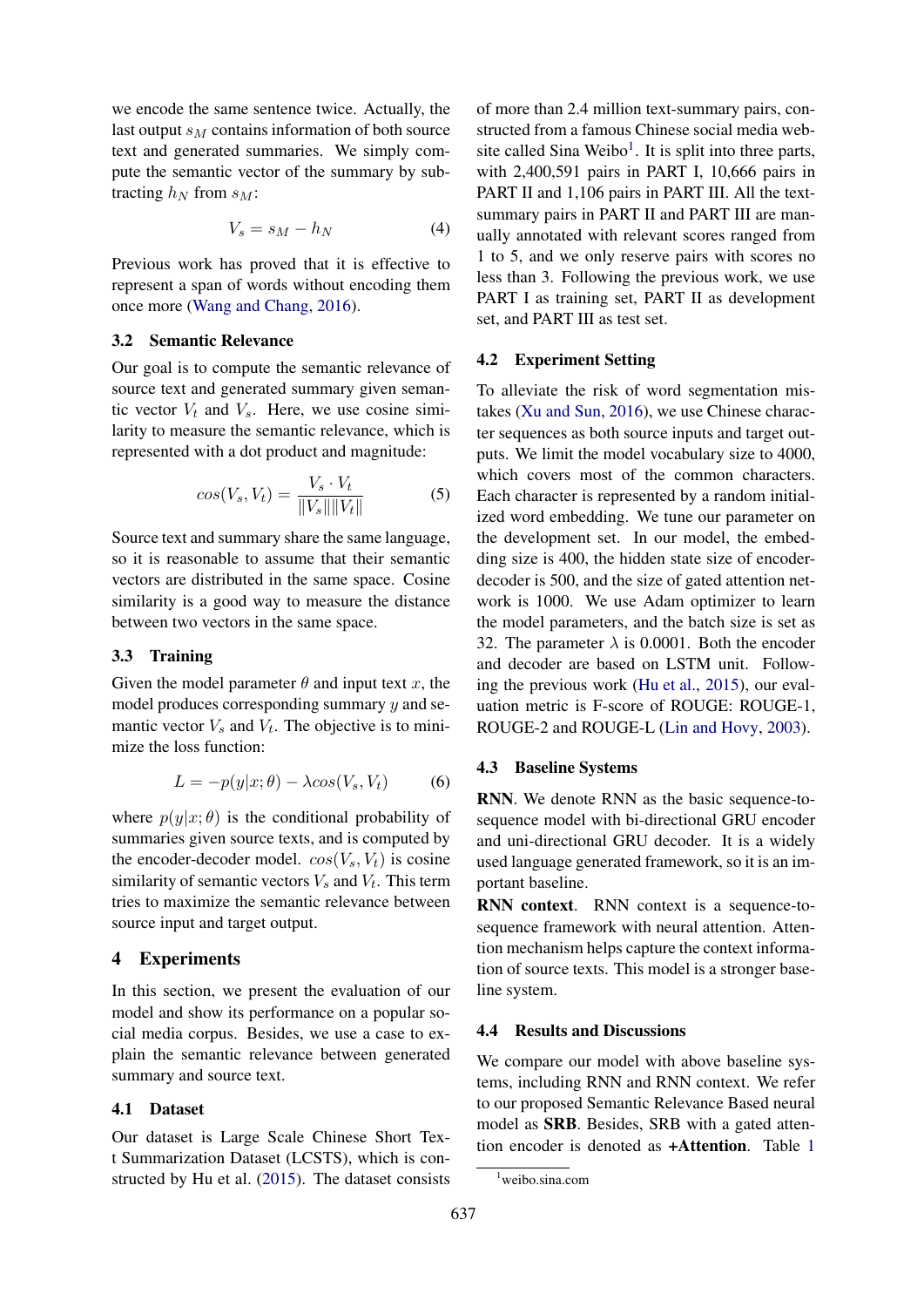| Model                               | ROUGE-1 | ROUGE-2 | ROUGE-L     |
|-------------------------------------|---------|---------|-------------|
| RNN (W) (Hu et al., 2015)           | 17.7    | 8.5     | 15.8        |
| RNN (C) (Hu et al., 2015)           | 21.5    | 89      | 18.6        |
| RNN context (W) (Hu et al., 2015)   | 26.8    | 16.1    | 24.1        |
| RNN context $(C)$ (Hu et al., 2015) | 29.9    | 17.4    | 27.2        |
| $RNN$ context + SRB $(C)$           | 32.1    | 18.9    | 29.2        |
| $+$ Attention $(C)$                 | 33.3    | 20.0    | <b>30.1</b> |

Table 1: Results of our model and baseline systems. Our models achieve substantial improvement of all ROUGE scores over baseline systems. (W: Word level; C: Character level).

Text:仔细一算,上海的互联网公司不乏成功 案例,但最终成为BAT一类巨头的几乎没有, 这也能解释为何纳税百强的榜单中鲜少互联 网公司的身影。有一类是被并购,比如:易 趣、土豆网、PPS、PPTV、一号店等;有一 类是数年偏安于细分市场。

With careful calculation, there are many successful Internet companies in Shanghai, but few of them becomes giant company like BAT. This is also the reason why few Internet companies are listed in top hundred companies of paying tax. Some of them are merged, such as Ebay, Tudou, PPS, PPTV, Yihaodian and so on. Others are satisfied with segment market for years.

Gold:为什么上海出不了互联网巨头? Why Shanghai comes out no giant company?

RNN context:上海的互联网巨头。 Shanghai's giant company.

SRB:上海鲜少互联网巨头的身影。 Shanghai has few giant companies.

Figure 3: An Example of RNN generated summary on LCSTS corpus.

shows the results of our models and baseline systems. We can see SRB outperforms both RN-N and RNN context in the F-score of ROUGE-1, ROUGE-2 and ROUGE-L. It concludes that SR-B generates more key words and phrases. With a gated attention encoder, SRB achieves a better performance with 33.3 F-score of ROUGE-1, 20.0 ROUGE-2 and 30.1 ROUGE-L. It shows that the gated attention reduces noisy and unimportant information, so that the remaining information represents a clear idea of source text. The better representation of encoder leads to a better se-

| Model              | level | $R-1$ | $R-2$ | $R-I$ . |
|--------------------|-------|-------|-------|---------|
| <b>RNN</b> context | Word  | 26.8  | 16.1  | 24.1    |
| (Hu et al., 2015)  | Char  | 29.9  | 17.4  | 272     |
| <b>COPYNET</b>     | Word  | 35.0  | 22.3  | 32.O    |
| (Gu et al., 2016)  | Char  | 34.4  | 21.6  | 31.3    |
| this work          | Char  | 33.3  | 20.0  | 30.1    |

Table 2: Results of our model and state-of-the-art systems. COPYNET incorporates copying mechanism to solve out-of-vocabulary problem, so its has higher ROUGE scores. Our model does not incorporate this mechanism currently. In the future work, we will implement this technic to further improve the performance. (Word: Word level; Char: Character level; R-1: F-score of ROUGE-1; R-2: F-score of ROUGE-2; R-L: F-score of ROUGE-L)

mantic relevance evaluation by the similarity function. Therefore, SRB with gated attention encoder is able to generate summaries with high semantic relevance to source text.

Figure 3 is an example to show the semantic relevance between the source text and the summary. It shows that the main idea of the source text is about the reason why Shanghai has few giant company. RNN context produces "Shanghai's giant companies" which is literally similar to the source text, while SRB generates "Shanghai has few giant companies", which is closer to the main idea in semantics. It concludes that SRB produces summaries with higher semantic similarity to texts.

Table 2 summarizes the results of our model and state-of-the-art systems. COPYNET has the highest socres, because it incorporates copying mechanism to deals with out-of-vocabulary word problem. In this paper, we do not implement this mechanism in our model. In the future work, we will try to incorporates copying mechanism to our model to solve the out-of-vocabulary problem.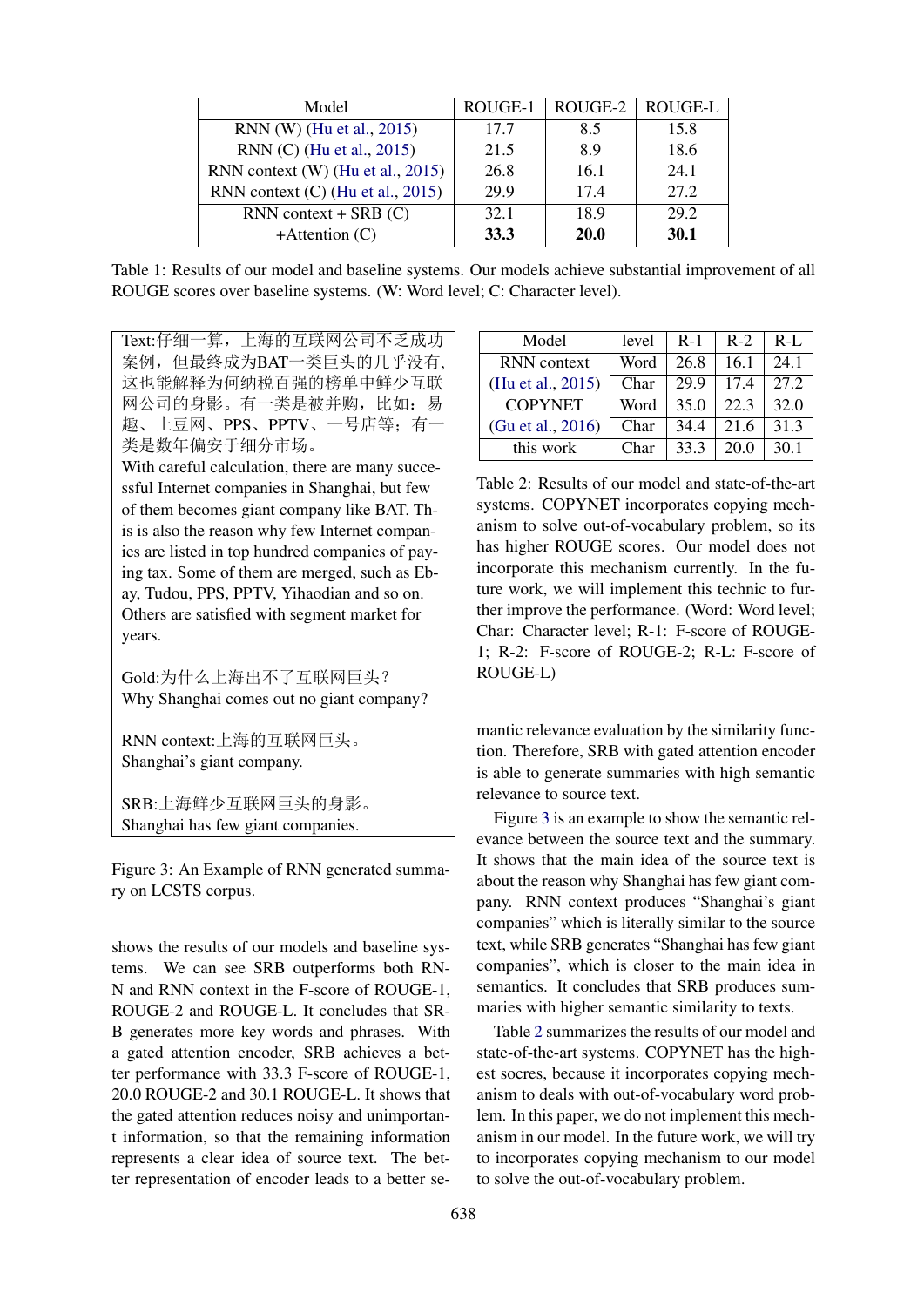#### 5 Related Work

Abstractive text summarization has achieved successful performance thanks to the sequence-tosequence model (Sutskever et al., 2014) and attention mechanism (Bahdanau et al., 2014). Rush et al. (2015) first used an attention-based encoder to compress texts and a neural network language decoder to generate summaries. Following this work, recurrent encoder was introduced to text summarization, and gained better performance (Lopyrev, 2015; Chopra et al., 2016). Towards Chinese texts, Hu et al. (2015) built a large corpus of Chinese short text summarization. To deal with unknown word problem, Nallapati et al. (2016) proposed a generator-pointer model so that the decoder is able to generate words in source texts. Gu et al. (2016) also solved this issue by incorporating copying mechanism.

Our work is also related to neural attention model. Neural attention model is first proposed by Bahdanau et al. (2014). There are many other methods to improve neural attention model (Jean et al., 2015; Luong et al., 2015) and accelerate the training process (Sun, 2016).

## 6 Conclusion

Our work aims at improving semantic relevance of generated summaries and source texts for Chinese social media text summarization. Our model is able to transform the text and the summary into a dense vector, and encourage high similarity of their representation. Experiments show that our model outperforms baseline systems, and the generated summary has higher semantic relevance.

#### Acknowledgements

This work was supported in part by National High Technology Research and Development Program of China (863 Program, No. 2015AA015404), and National Natural Science Foundation of China (No. 61673028). Xu Sun is the corresponding author of this paper.

## References

- Dzmitry Bahdanau, Kyunghyun Cho, and Yoshua Bengio. 2014. Neural machine translation by jointly learning to align and translate. *CoRR* abs/1409.0473.
- Jianpeng Cheng and Mirella Lapata. 2016. Neural summarization by extracting sentences and word-

s. In *Proceedings of the 54th Annual Meeting of the Association for Computational Linguistics, ACL 2016, August 7-12, 2016, Berlin, Germany, Volume 1: Long Papers*.

- Sumit Chopra, Michael Auli, and Alexander M. Rush. 2016. Abstractive sentence summarization with attentive recurrent neural networks. In *NAACL HLT 2016, The 2016 Conference of the North American Chapter of the Association for Computational Linguistics: Human Language Technologies, San Diego California, USA, June 12-17, 2016*. pages 93–98.
- Jiatao Gu, Zhengdong Lu, Hang Li, and Victor O. K. Li. 2016. Incorporating copying mechanism in sequence-to-sequence learning. In *Proceedings of the 54th Annual Meeting of the Association for Computational Linguistics, ACL 2016, August 7-12, 2016, Berlin, Germany, Volume 1: Long Papers*.
- Michael Hahn and Frank Keller. 2016. Modeling human reading with neural attention. In *Proceedings of the 2016 Conference on Empirical Methods in Natural Language Processing, EMNLP 2016, Austin, Texas, USA, November 1-4, 2016*. pages 85– 95.
- Baotian Hu, Qingcai Chen, and Fangze Zhu. 2015. LC-STS: A large scale chinese short text summarization dataset. In *Proceedings of the 2015 Conference on Empirical Methods in Natural Language Processing, EMNLP 2015, Lisbon, Portugal, September 17- 21, 2015*. pages 1967–1972.
- Sebastien Jean, KyungHyun Cho, Roland Memisevic, ´ and Yoshua Bengio. 2015. On using very large target vocabulary for neural machine translation. In *Proceedings of the 53rd Annual Meeting of the Association for Computational Linguistics and the 7th International Joint Conference on Natural Language Processing of the Asian Federation of Natural Language Processing, ACL 2015, July 26-31, 2015, Beijing, China, Volume 1: Long Papers*. pages 1–10.
- Chin-Yew Lin and Eduard H. Hovy. 2003. Automatic evaluation of summaries using n-gram cooccurrence statistics. In *Human Language Technology Conference of the North American Chapter of the Association for Computational Linguistics, HLT-NAACL 2003, Edmonton, Canada, May 27 - June 1, 2003*.
- Konstantin Lopyrev. 2015. Generating news headlines with recurrent neural networks. *CoRR* abs/1512.01712.
- Thang Luong, Hieu Pham, and Christopher D. Manning. 2015. Effective approaches to attention-based neural machine translation. In *Proceedings of the 2015 Conference on Empirical Methods in Natural Language Processing, EMNLP 2015, Lisbon, Portugal, September 17-21, 2015*. pages 1412–1421.
- Ramesh Nallapati, Bowen Zhou, Cícero Nogueira dos Santos, Çaglar Gülçehre, and Bing Xiang. 2016.